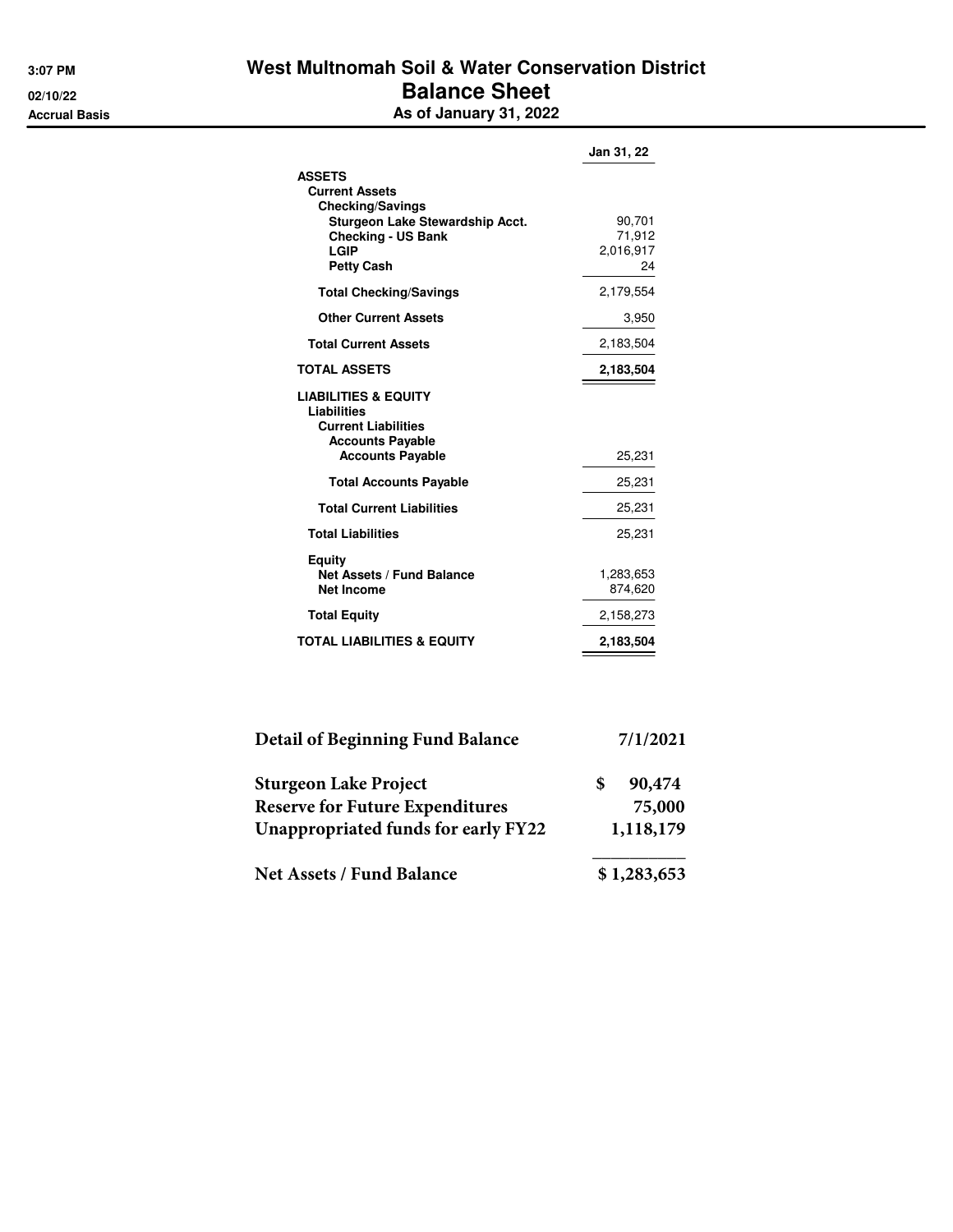## **3:10 PM West Multnomah Soil & Water Conservation District**

**02/10/22 Budget Performance Report**

| Accrual Basis                                                                 | January 2022         |                    |                    |                            |                           |                      |                   |
|-------------------------------------------------------------------------------|----------------------|--------------------|--------------------|----------------------------|---------------------------|----------------------|-------------------|
|                                                                               | Jan 22               | <b>Budget</b>      |                    | \$ Over Bud Jul '21 - Jan  | <b>YTD Budget</b>         | \$ Over Bud          | <b>Annual Bud</b> |
| <b>Ordinary Income/Expense</b>                                                |                      |                    |                    |                            |                           |                      |                   |
| Income<br><b>RESOURCES RECEIVED</b>                                           |                      |                    |                    |                            |                           |                      |                   |
| Grants<br><b>Federal Funding</b>                                              | $\mathbf 0$          | 0                  | 0                  | 30,000                     | 30,000                    | 0                    | 48,750            |
| <b>State Funding</b><br><b>Oregon Dept of Agriculture</b>                     | 0                    | 0                  | 0                  |                            |                           | 0                    |                   |
| <b>State Funding - Other</b>                                                  | 8,609                | 8,609              | 0                  | 57,139<br>16,890           | 57,139<br>16,890          | 0                    | 100,902<br>50,107 |
| <b>Total State Funding</b>                                                    | 8,609                | 8,609              | 0                  | 74,029                     | 74,029                    | $\mathbf 0$          | 151,009           |
| Local / Regional Funding                                                      | 0                    | 0                  | 0                  | 0                          | 0                         | 0                    | 30,000            |
| <b>Total Grants</b>                                                           | 8,609                | 8,609              | $\mathbf 0$        | 104,029                    | 104,029                   | 0                    | 229,759           |
| <b>Miscellaneous Income</b><br><b>Charges for Services</b>                    | 479                  | 400                | 79                 | 6,044                      | 6,544                     | (500)                | 23,690            |
| Miscellaneous Income - Other                                                  | 11,161               | 350                | 10,811             | 22,405                     | 2,450                     | 19,955               | 4,200             |
| <b>Total Miscellaneous Income</b>                                             | 11,640               | 750                | 10,890             | 28,449                     | 8,994                     | 19,455               | 27,890            |
| Prior Years' Property Tax Rev.                                                |                      |                    |                    |                            |                           |                      |                   |
| PY Prop Tax Rev - Columbia Cntv<br>Prior Years' Property Tax Rev. - Other     | $\mathbf 0$<br>1,061 | $\mathbf 0$<br>826 | $\mathbf 0$<br>235 | 23<br>13,220               | 28<br>17,875              | (5)<br>(4,654)       | 28<br>43,906      |
| Total Prior Years' Property Tax Rev.                                          | 1,061                | 826                | 235                | 13,244                     | 17,903                    | (4,659)              | 43,934            |
| <b>Interest Income</b>                                                        |                      |                    |                    |                            |                           |                      |                   |
| Sturgeon Lake Stewardship Acct.<br>Interest Income - Other                    | 40<br>1,110          | 40<br>545          | 0<br>565           | 280<br>3,670               | 280<br>3,815              | 0<br>(145)           | 480<br>7,020      |
| <b>Total Interest Income</b>                                                  | 1,150                | 585                | 565                | 3,950                      | 4,095                     | (145)                | 7,500             |
| <b>Property Tax Revenue</b><br><b>Multnomah County</b>                        | 23,348               | 25,000             | (1,652)            |                            |                           | 169,365              | 1,702,000         |
| <b>Washington County</b><br><b>Columbia County</b>                            | 0<br>11              | 0<br>10            | 0<br>$\mathbf{1}$  | 1,771,365<br>10,716<br>744 | 1,602,000<br>9,240<br>710 | 1,476<br>34          | 9,240<br>760      |
| <b>Total Property Tax Revenue</b>                                             | 23,359               | 25,010             | (1,651)            | 1,782,826                  | 1,611,950                 | 170,876              | 1,712,000         |
| <b>Total RESOURCES RECEIVED</b>                                               | 45,819               | 35,780             | 10,039             | 1,932,498                  | 1,746,970                 | 185,527              | 2,021,083         |
| <b>Total Income</b>                                                           | 45,819               | 35,780             | 10,039             | 1,932,498                  | 1,746,970                 | 185,527              | 2,021,083         |
| <b>Gross Profit</b>                                                           | 45,819               | 35,780             | 10,039             | 1,932,498                  | 1,746,970                 | 185,527              | 2,021,083         |
| <b>Expense</b><br>SUPPLIES/MATERIALS/SERVICES<br><b>CONSERVATION PROGRAMS</b> |                      |                    |                    |                            |                           |                      |                   |
| <b>Forestry Projects</b><br><b>Rural Projects</b>                             | 3,378                | 5,000              | (1,622)            | 23,383                     | 20,000                    | 3,383                | 54,450            |
| <b>Sturgeon Lake</b><br><b>Rural Projects - Other</b>                         | 0<br>8,281           | 1,000<br>7,000     | (1,000)<br>1,281   | 8,389<br>22,407            | 14,000<br>38,000          | (5,611)<br>(15, 593) | 19,500<br>123,400 |
| <b>Total Rural Projects</b>                                                   | 8,281                | 8,000              | 281                | 30,796                     | 52,000                    | (21, 204)            | 142,900           |
| <b>Urban Projects</b><br><b>Invasive Weed Control (EDRR)</b>                  | 0<br>0               | 2,000<br>2,000     | (2,000)<br>(2,000) | 8,502<br>8,313             | 14,000<br>14,000          | (5, 498)<br>(5,687)  | 35,450<br>88,300  |
| <b>Total CONSERVATION PROGRAMS</b>                                            | 11,659               | 17,000             | (5, 341)           | 70,994                     | 100,000                   | (29,006)             | 321,100           |
| <b>EDUCATION AND PARTNER FUNDING</b>                                          |                      |                    |                    |                            |                           |                      |                   |
| <b>School &amp; Community Programs</b><br><b>Partner Support</b>              | $\mathbf 0$<br>0     | 500<br>0           | (500)<br>0         | 83<br>79,000               | 3,500<br>79,000           | (3, 417)<br>0        | 10,500<br>159,500 |
| <b>Total EDUCATION AND PARTNER FUNDING</b>                                    | $\mathbf 0$          | 500                | (500)              | 79,083                     | 82,500                    | (3, 417)             | 170,000           |
| <b>COMMUNICATIONS AND OUTREACH</b><br><b>DEI Outreach &amp; Translation</b>   | 0                    | 0                  | 0                  | 0                          | 0                         | 0                    |                   |
| Long Range Business Plan Update                                               | $\mathbf 0$          | $\mathbf 0$        | $\mathbf 0$        | 2,744                      | 2,500                     | 244                  | 2,500<br>4,000    |
| <b>Event Expenses</b><br><b>Printing/Production/Signage</b>                   | 500<br>0             | 100<br>50          | 400<br>(50)        | 837<br>891                 | 850<br>1,250              | (13)<br>(359)        | 12,100<br>12,000  |
| <b>Postage and Delivery</b>                                                   | 0                    | 50                 | (50)               | 253                        | 400                       | (147)                | 1,500             |
| <b>Graphic Designer</b><br>Media/Adv/Mrkt/Website                             | 0<br>$\mathbf 0$     | 0                  | $\Omega$           | 1,300                      | 1,500                     | (200)                | 3,000             |
| Sponsor/Support Commun. Orgs                                                  | 0                    | 150<br>100         | (150)<br>(100)     | 2,156<br>0                 | 1,050<br>700              | 1,106<br>(700)       | 2,180<br>3,500    |
| <b>Website Redesign Services</b>                                              | 0                    | 0                  | 0                  | 0                          | 0                         | 0                    | 35,000            |
| <b>Total COMMUNICATIONS AND OUTREACH</b>                                      | 500                  | 450                | 50                 | 8,181                      | 8,250                     | (69)                 | 75,780            |